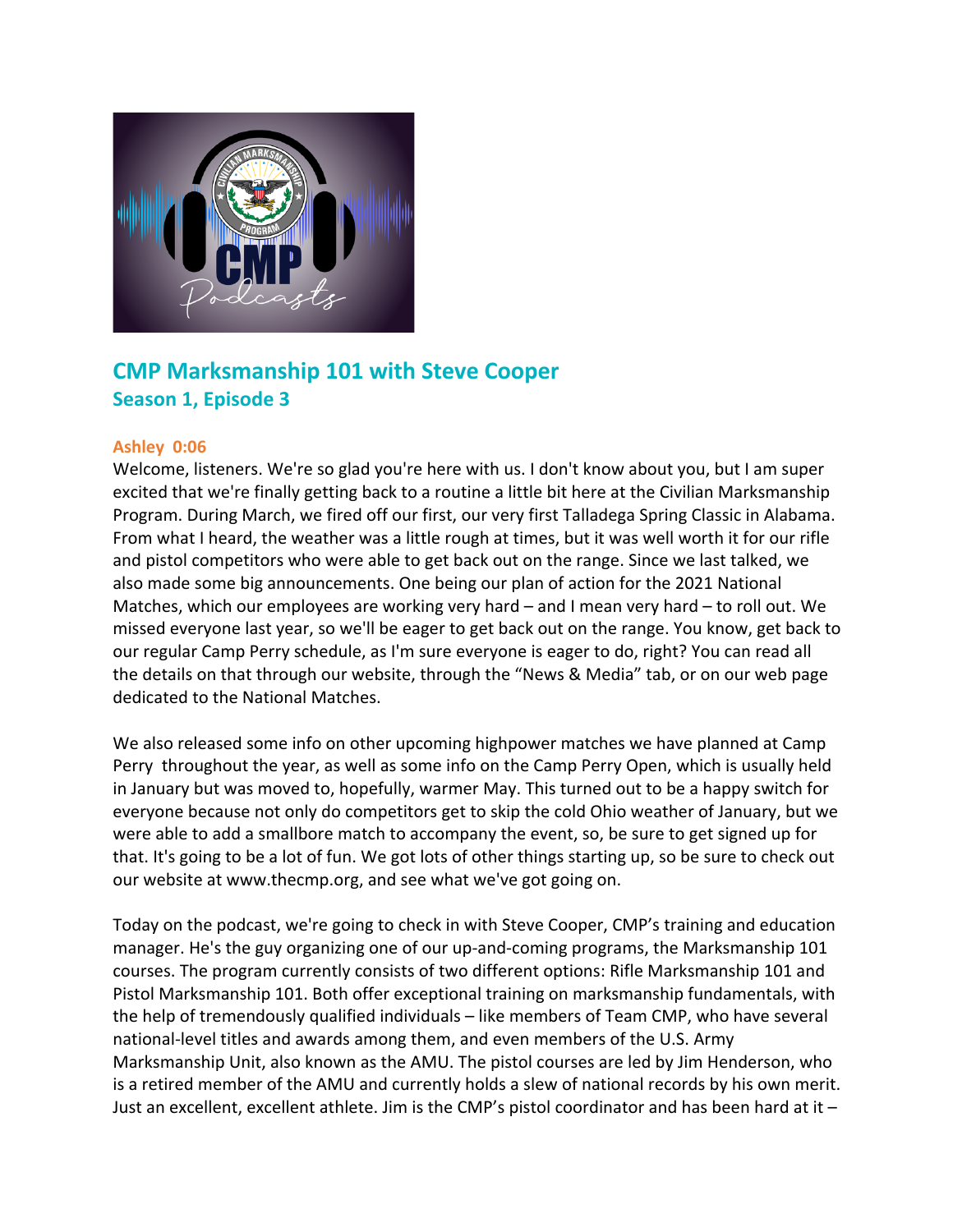enhancing the program with new matches and other ventures, including this Marksmanship 101 course. So, we're very, very glad to have him.

Marksmanship 101 courses are suited for absolutely anyone. Whether you are a seasoned competitor who wants the opportunity to learn more at the hands of some of today's most talented and experienced professionals, or if you've never picked up a firearm in your life – there's a spot for you at these courses. I know that most people who are listening to this podcast, you probably already have an interest in marksmanship and an appreciation for it. But that's okay. You can still take this course, and you'll certainly learn things you never knew before. And if you know someone who you think may want to learn more but are somewhat timid about it, have them take a listen to this podcast episode in particular because Steve gives a lot of excellent first-hand information about what you can expect from a CMP Marksmanship 101 course. The biggest thing you can anticipate is a comfortable, easygoing environment that is saturated in safety. And Steve really does a fantastic job of describing the ins and outs of what a participant in these courses will be experiencing, from the classroom portion to live fire, to the Excellence-In-Competition matches offered as part of the, the course as well.

A little about Steve Cooper – he's the perfect person to lead these courses. He's been involved with marksmanship his whole life and is someone who truly has an enthusiasm for the sport. You can find him at many of our outdoor events – guiding a clinic, working the line as a range officer or maybe even behind the trigger. He often competes at our events when he finds time to get away from his regular duties and is always elated to swap stories with like-minded individuals around him who are also out there, firing a few rounds and having a great time.

When I started at the CMP eight years ago, a complete marksmanship newbie, Steve really took me under his wing. He began by showing me around Camp Perry and discussing its history – something else he's also very educated on. And we happened to also travel to different CMP matches together around the country. At those, he really made a point to explain all of the terms and firearm basics that I had never been introduced to before. He even walked me through a few different matches and coached me on the range. I felt like I was accomplishing something I had no idea I could, with his help.

He didn't just do it because he didn't have anything else to do. He's certainly a busy guy. He did it because that's who he is at his core. Someone who genuinely cares about marksmanship and wants to share it with whomever he can. He was happy and excited to do it. I know a lot of what I know now, thanks to his kind-hearted compassion for a newcomer like me and also his enjoyment working for the CMP. He will undoubtedly do the same for you if you take these Marksmanship 101 courses. He'll greet you with a smile, work patiently with you – and you'll leave thinking you've just spent the afternoon with an old friend.

So, if you've ever been interested in, in growing your knowledge as a marksman or know someone who has been thinking about it, hang out with us here for a little bit. It's never too late to get involved, and we'll be discussing it all. Here's Marksmanship 101 with Steve Cooper.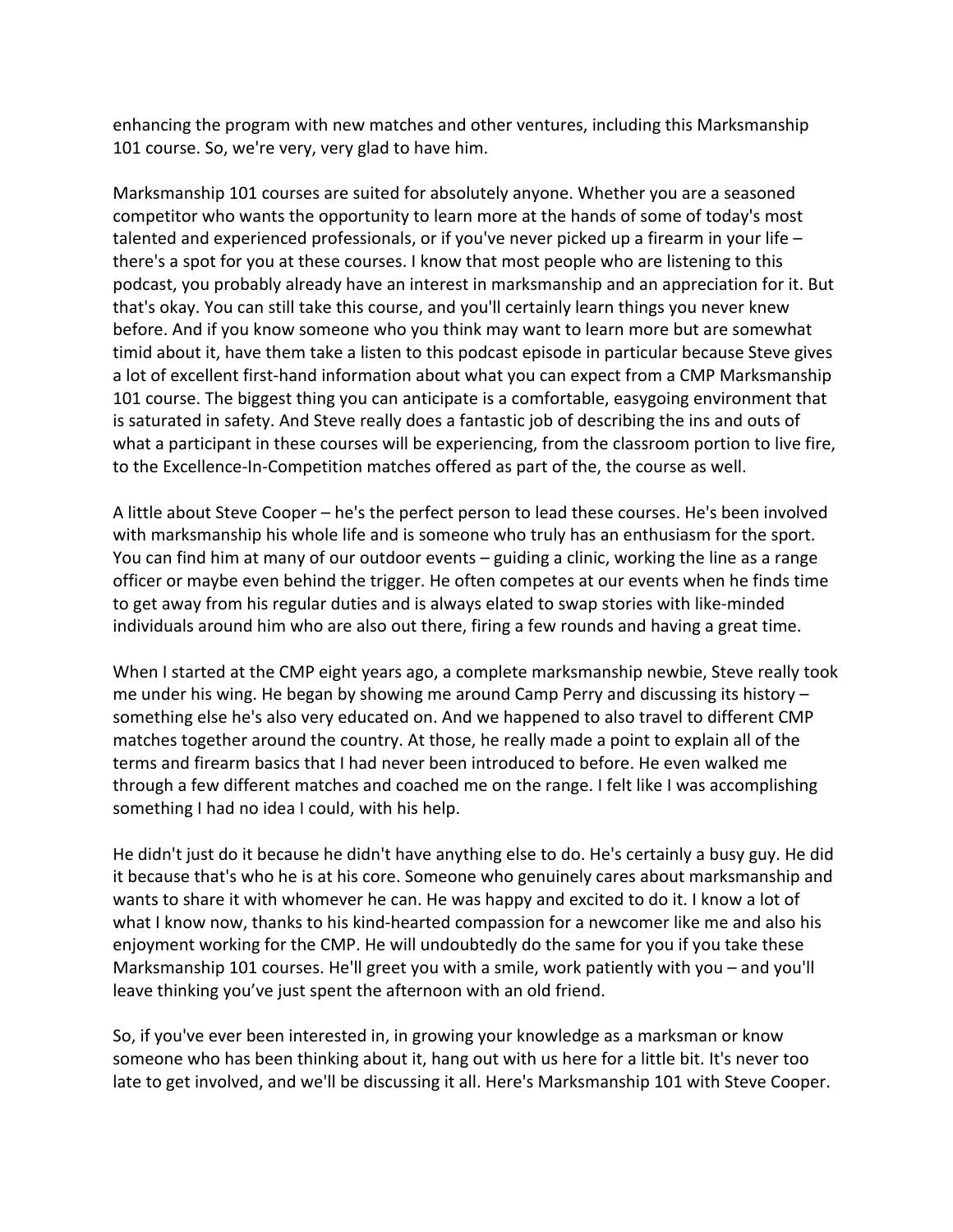### **Steve 5:27**

Hey young lady! How you doing?

# **Ashley 5:28**

Really well! Are you ready to talk some Marksmanship 101?

# **Steve 5:31**

Whatever you want to do is fine with me. So – you're, you're the boss.

# **Ashley 5:35**

I'm the boss. Alright, so why don't you tell us a little bit about yourself – your time here at the CMP and your experience in marksmanship?

### **Steve 5:45**

Sure. I've been, I've been involved with the CMP since 2007. And back then I was working in the marketing industry, and I had a background in news editorial journalism. And that kind of bled into advertising and marketing because I had pretty decent communication skills. So I got hooked up with CMP after coming out to Camp Perry and going through some marksmanship programs through the Ohio Rifle and Pistol Association and went through the Small Arms School that CMP and the Army Marksmanship Unit put on every year at the National Matches. And so I kind of got hooked. And while I was here, I talked to some folks at CMP and told them what I do and ask them if there was anything I could ever do to help out with it – that I'd be happy to help out.

And, eventually, that happened. I got a call from Christine Elder in the communications area. And she said, "Let's talk." Long story short, I was part-time for about three years, and then in 2010, I went full-time. And that's a point when Gary Anderson, who's our Director of Civilian Marksmanship Emeritus – he's really been the communications and education driver here for a long time – when he decided to start backing away from a full-time job, then I kind of took on some of his responsibilities on the communications side. So, that's how I got here.

But in terms of marksmanship experience and that sort of thing, I've been shooting BB guns and pellet rifle since I was a kid. Of course, I grew up in suburban Cleveland, and there wasn't a lot of places where you could shoot rifles but out of town. So fortunately, I had relatives and other places that I could shoot my .22, eventually, and then later, more, more powerful rifles and that sort of thing in a safe environment. And just had a lot of fun with it. I just kind of gravitated toward it. My, my dad and brother were both in the Army and, and so back in the '60s, when I grew up, that was still a big deal. And being a boy, that period of time, kind of gravitated toward shooting and marksmanship and, you know, guy stuff like along those lines.

So, I brought all that forward and got, got married, had kids had to back off on marksmanship for a little bit. And then once the kids got older, they got involved. And so kind of rekindled my interest in marksmanship. And so between the CMP job, and the kids growing up, I got back into shooting again. And so, doing it right to this day, and, it's, it's been fun to work at a place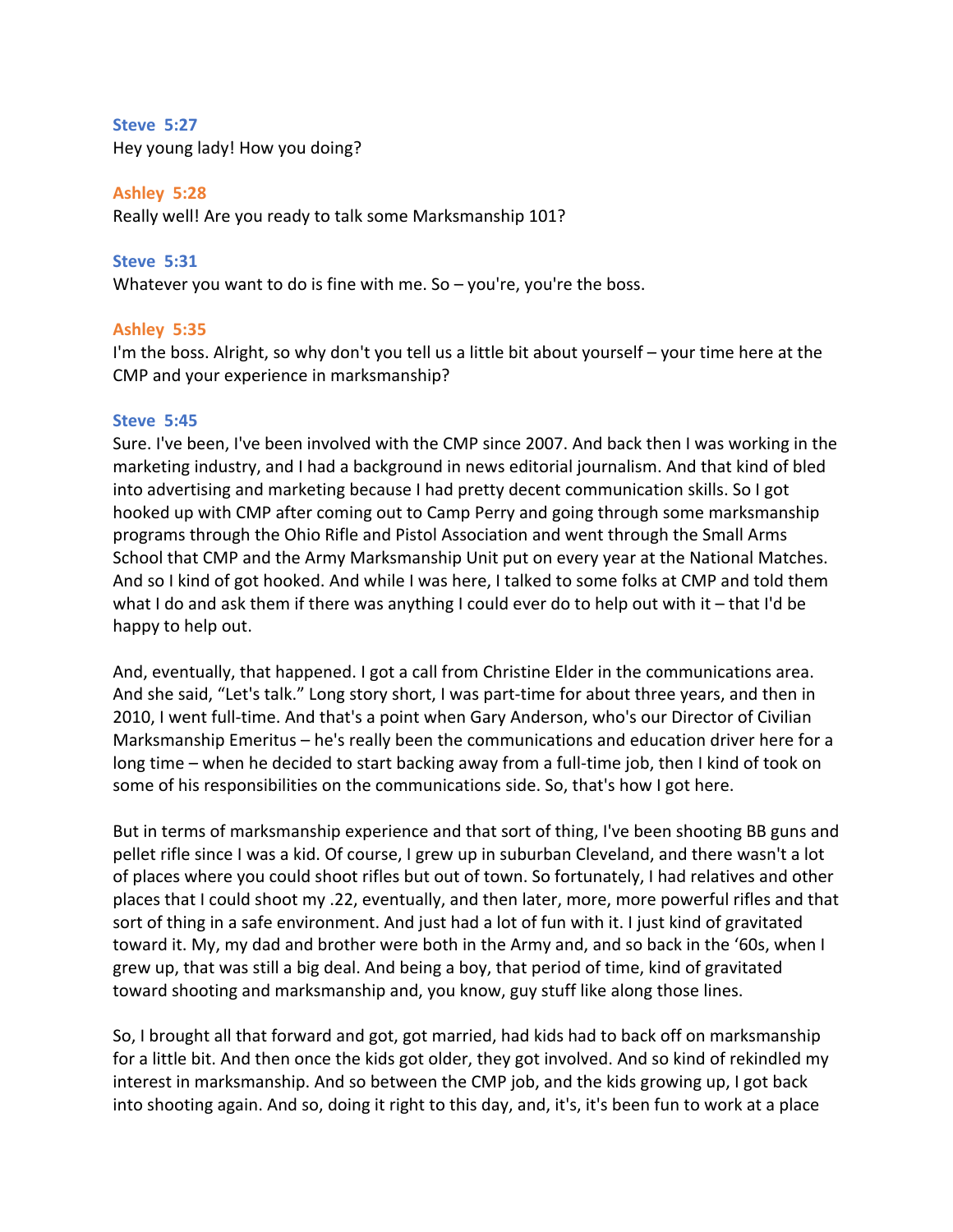where I can still shoot. And I'm encouraged to go out and shoot and hang with the folks, and, and I'm really having a great time.

### **Ashley 8:16**

On a personal level – that's something that I've always appreciated about you, Steve, is that you're someone who not only works in marksmanship, but you actually have a personal history with it as well. And from what I've noticed, in my own experience, working with you – traveling with you to different events – that passion that you have for the sport really projects and resonates with the competitors that you work with. You, you seem to connect with them through that level of common interest and make them feel at ease.

### **Steve 8:42**

Well, thanks, Ashley. I appreciate that. It is, it is kind of neat to be immersed in something that you can actually participate in. And, and I learn things all the time. You know, I, I teach things, but I learn things at the same time – just talking to shooters and exchanging experiences. It's, it's been a lot of fun, really.

### **Ashley 9:05**

It's a really neat, neat part about the sport. Just that camaraderie that you gain. Alright, so let's talk about the courses. What are the Marksmanship 101 courses, and how did this program develop?

### **Steve 9:11**

Well, a couple years back, of course, we've – and I'm going to dial back to the Small Arms Firing School, which the Army Marksmanship Unit always has provided to us at the National Match level. And that's been for both pistol and rifle, where they basically teach – heck, at one time at Camp Perry, we had as many as 800 people in the class for rifle one year. But we always have several hundred that come out and learn just basic marksmanship skills for both rifle and pistol through the AMU. And so the program that the AMU was using, we thought hey, why can't we take that and use it in other places like in our new, relatively new, marksmanship park at Talladega and also on the road. So we thought, yeah, let's, let's develop this thing and instead of us calling it Small Arms Firing School, which is pretty much branded by the Army, we thought, let's, let's give it a name like Rifle and Pistol 101. And kind of treat it like maybe it's a college entry kind of a course, where perhaps we then have advanced ones, and the next one becomes 102 or 201, or something like that.

So the whole reason for doing that is giving it CMP branding, but it's really very much the same curriculum that the Army uses for the Small Arms Firing School. So we just thought, you know, it would be a good outreach for folks around the country who can't afford to come to Camp Perry or don't have the time to make the trip – so we can go to them. And that's all kind of part of our outreach that we've been doing by taking matches on the road. So in addition to that, this all started with our Travel Games and going to places like Arizona, Oklahoma and Vermont and other places around the country where we not only teach marksmanship now but also hold matches and have sales and, and those kinds of things.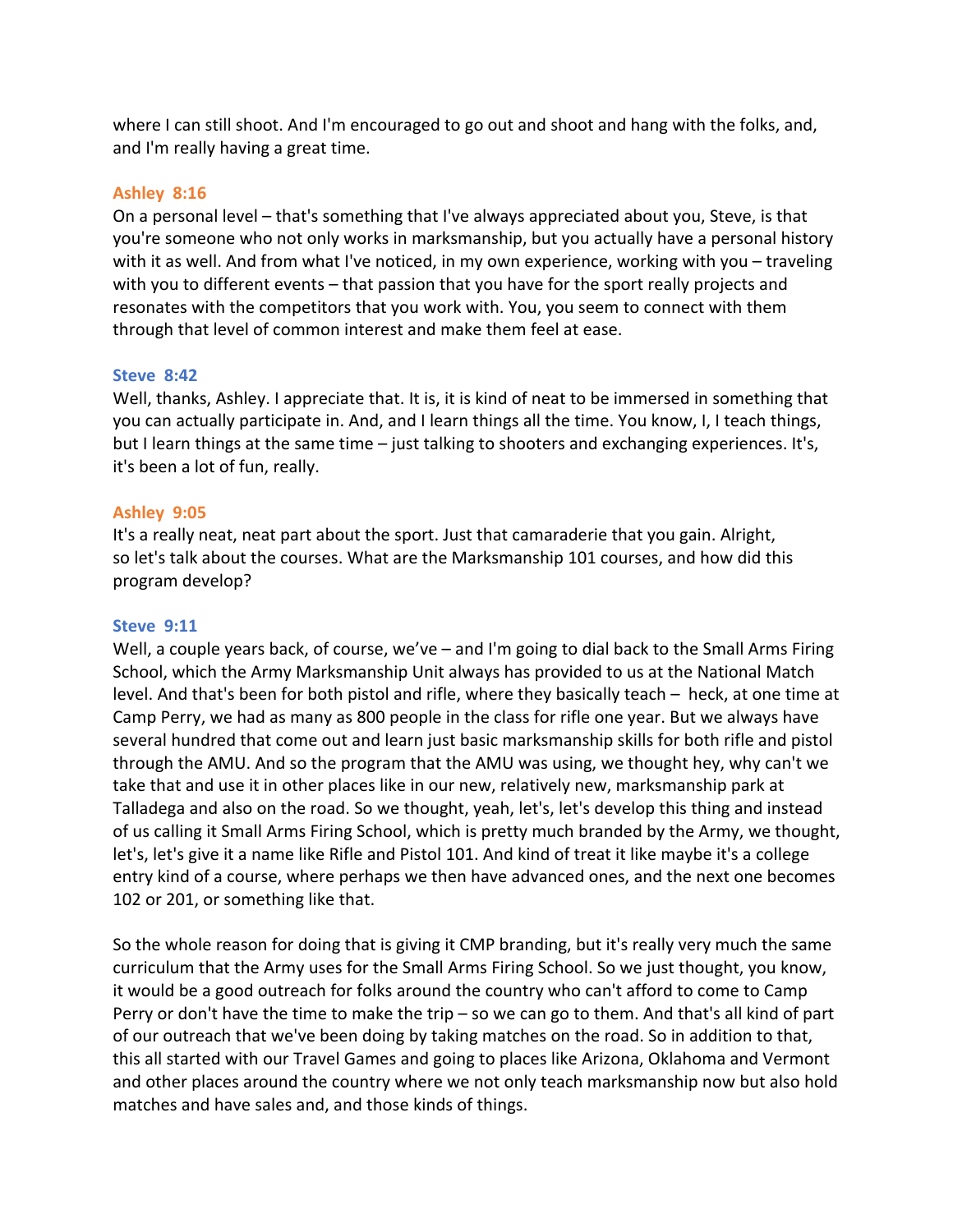### **Ashley 10:57**

Great. And who can take these courses? Is it, is it limited to ages, experience levels, or can anyone take these?

### **Steve 11:03**

So when we, when we talk about age groups, and we're talking about marksmanship – as you know, safety's a very important part of this. So, we want to make sure as far as an entry age level, that parents who may want to bring young people out with them, that if they feel pretty confident that their, their son or daughter can handle a firearm appropriately, they're physically strong enough to do it, have the patience and attention to detail that is required – we pretty much invite anyone who, who the parents think is capable of doing it. And then we sometimes need to make a judgment call as far as entry age. But for the most part, I'd say the youngest people that we see are maybe 12 to 14 years old, and then, and then on up. But in terms of other qualifications, it really boils down to just having patience, willing to listen and learn. And then we get plenty of other folks who have shooting experience. So, so that's, that's where it begins is if you have an interest in this and you want to take it seriously, then we welcome virtually everybody.

### **Ashley 12:08**

So in your experience, talking to these people who are coming to these courses, what have you found are the reasons people are deciding to take them? And can you take these courses more than once?

#### **Steve 12:19**

Yeah, that's – your second question is a good one because it does tie in. We see new shooters and, and returning shooters come through these programs. And I know I've gone through the Small Arms Firing School probably four or five times myself, and, and I've gone back because every time I go back, I learn something in addition to the last time. So there's constantly change in this sport, and so, you can pick up new things. So it's kind of a progression. That's, that's pretty neat. Both on the provider side and the receiver side. I've had people take the same course over, maybe two or three times. And it's good to see them come back. And it's not like they're a burden. We have room in the classroom, and they're not taking up time. And it's kind of nice, nice to have folks stay interested, want to know more and maybe refresh things that they'd forgotten from the last time. You know, some people stray, they don't shoot for a period of time and they want to get refreshers and, and learn more. So, but, there's no limit to the number of times that folks want to come back and take the class.

### **Ashley 13:19**

So you've got a variety of people coming – you know, new shooters…

**Steve 13:23**  Yep.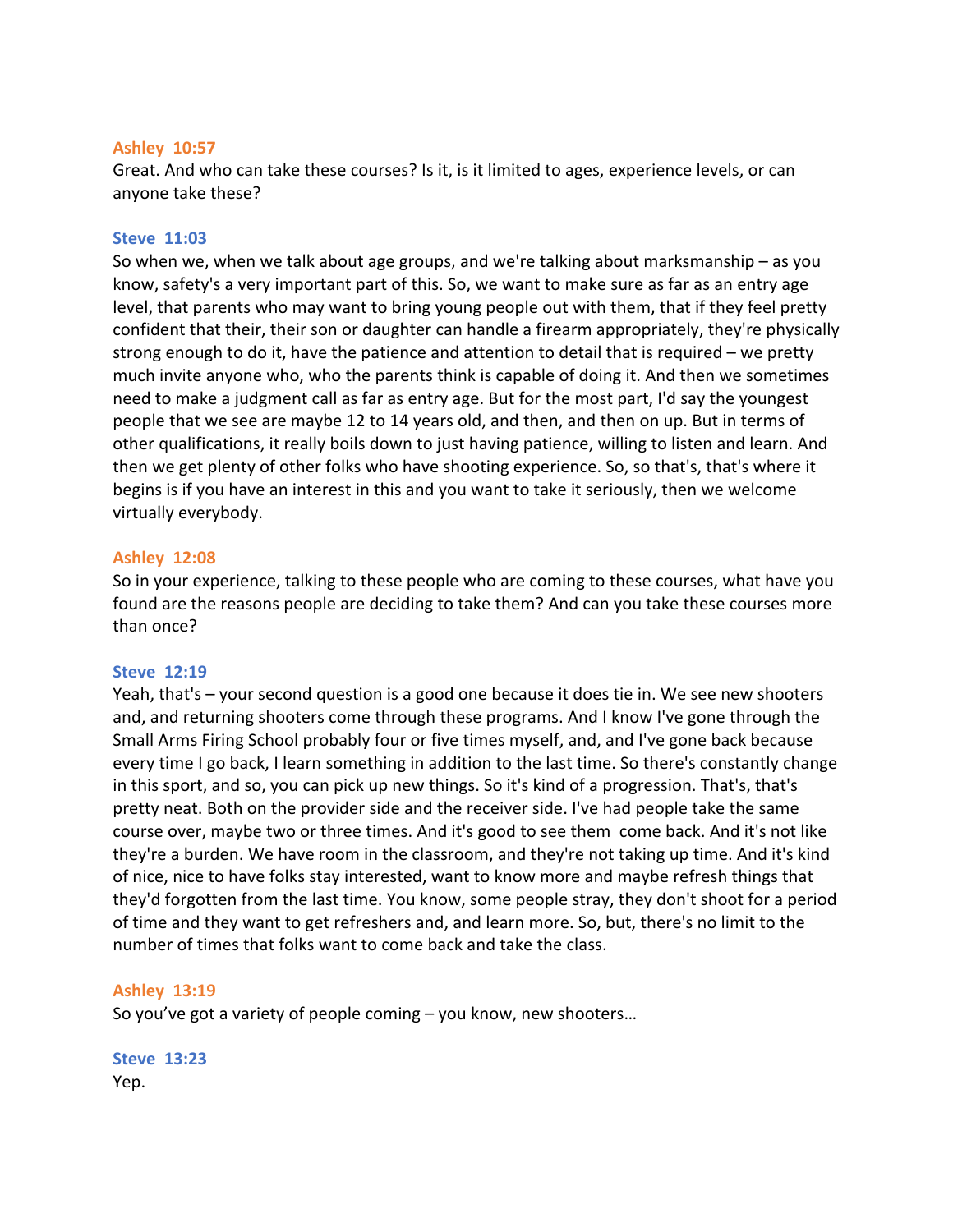# **Ashley 13:24**

Old shooters…

### **Steve 13:25**

Yep. There's a young lady out there, her name is Shannon Moriarty. And I know her dad won't mind me giving her name because he's really proud of her. I think she's, she's maybe 11 or 12 years old. And you think, boy, 11-year-old, getting behind an AR-15 – that, that sounds kind of scary. But she is one of those young people that is kind of a phenom. Her dad watches over very carefully, and she has become quite the marksman. I occasionally see her name pop up online because he takes her all over the country to shoot, and she's even beaten him a few times. And so, she's a rare example of someone in that age group that can grasp this stuff right away. But a good example, nonetheless. But, at a young age, you can, you can do good things. That's, that's on the rare side. But I would say that most people that come into this are probably on the young side – maybe 15, 16 years old, more likely teenagers, and then on up. And we've also had some old timers come back, and we've actually had to help them or maybe modify their positions because they're not physically able to get into positions very easily anymore. So, we help out any way we can just so they can make it through the course in a safe manner, and have a good time and learn some things. So, the people are pretty cool.

### **Ashley 14:35**

Alright. So walk us through the classroom portion of the of the course.

**Steve 14:40**  Okay.

### **Ashley 14:41**

What can participants expect when they walk in the door?

### **Steve 14:43**

Well, what we do is we start in the classroom. So it, it all depends. For instance, the Small Arms Firing School at Camp Perry is in an 800-seat auditorium. But when we take Rifle 101 or Pistol 101, which we'll be doing for the first time in Alabama, second week in March, so, we start in the classroom, and we talk about safety. And the classroom size can be anywhere from a small classroom to an auditorium. We've had as many as, for Rifle 101, we had 73 in a class last year in Illinois, and the club was big enough – they had, they had a big enough facility that with the COVID situation, we had enough social distancing space to do it. It was basically a gigantic barn – a nice one – but it was a big place, and we were able to spread out.

But, we start in the classroom and just talk about safety and the basics, and then we follow that up with instruction, live instruction, with just an empty rifle. We'll have a couple of demonstrators getting, go through all, all the positions without ammunition and dry fire, basically, and demonstrate how the rifle's held, and timing, and, and all those kinds of things that you go through when you shoot a match. So, it's a nice mix of classroom period and questions and answers. We don't make it too boring. We keep it moving. We have members,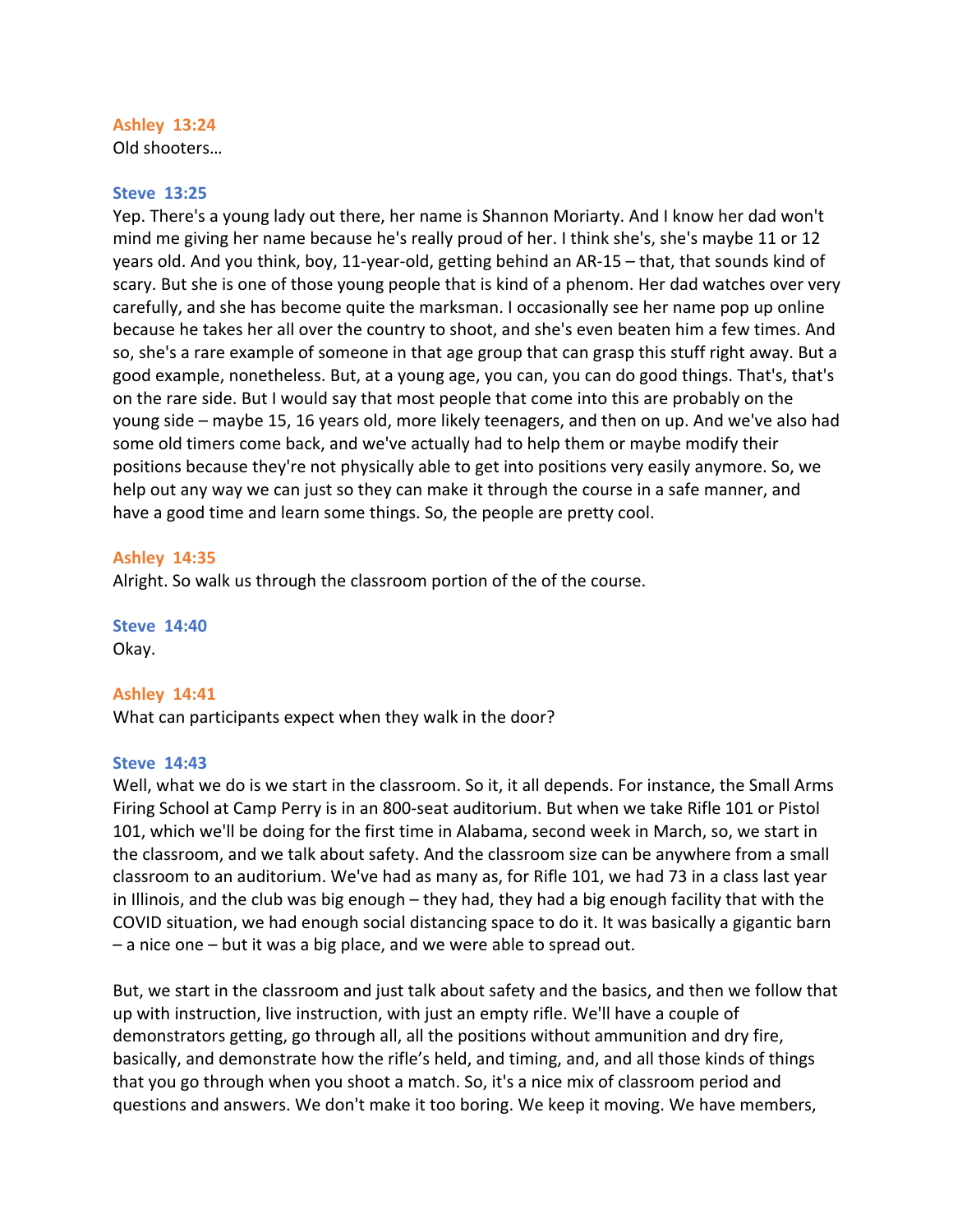either of the CMP rifle team with us or the Army Marksmanship Unit will also supply us with instructors as well, and they'll help out doing demonstrations and chipping in when there's questions.

So, it's a pretty nice mix – not just lecture, but discussion back and forth, and it enables us to get to all the questions and take care of them before we go out to the firing line. And so, you know, that lasts probably – the classroom portion, depending on how big the group is and how much time we have, we'll spend a couple hours in the classroom and then we'll head out and, and do some practice work and the instruction on the firing line in the afternoon. Sometimes we have to do it all in one day, so we'll do classroom, go to the firing line with instruction and then we'll hold a rifle match that day. In other cases, we do instruction, practice on one day, and then next day, we come back and shoot a match the following day. So, it all just depends on, on where we are, how much time we have and the space needed.

# **Ashley 16:55**

And so the class, as you kind of mentioned – or, you did mention – it's led by, we have our own Team CMP members or, you know, other certified instructors that we have who help out, and also members of the Army Marksmanship Unit. And they're there, you're there one-on-one, face-to-face with these people. They're on the firing line with you, out on the range right next to you, helping you with your positioning and answering questions…

### **Steve 17:18**  Absolutely.

# **Ashley 17:19**

You have some of today's best marksmen out there, helping you out – it's just one of the coolest things.

# **Steve 17:25**

Yeah, it is a real treat because most of these people are the best of the best – with honors, sir – to quote a movie – but they're, they're great. And they're really not egotistical. They, they understand their mission is to help, and so they share information freely. One example is Brandon Green, who's been a national champion and he's been lights out, set records, for quite some time now. And he, basically – he won't come out and say it, but what he's, what he's indicating is, "Hey, I'm going to tell you everything that I know about this sport and show you everything that I do – now go ahead and beat me with that information." That's basically what they're doing. They're saying hey, we, we are a great example – an ambassador for the shooting sports – here's what we do. Now, go out there and try to duplicate that or replicate that. That's what's coming from them.

They will share incredible amounts of knowledge and, and show us how to do things. And it really is a perfect environment to learn in because you don't feel pressured, and you're getting great advice so, from the best. And I can't hold a candle to those guys as an instructor, but I learn something every time.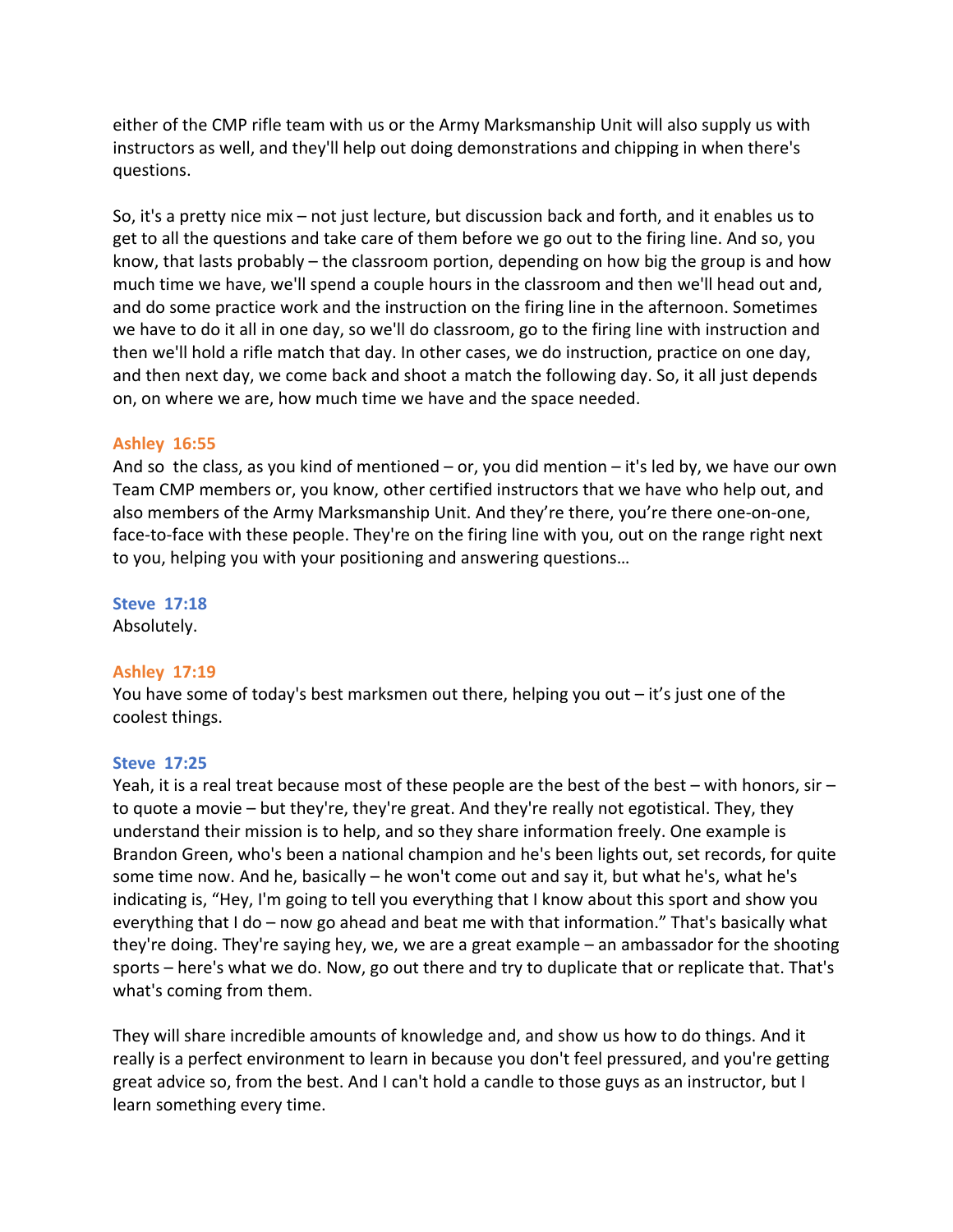### **Ashley 18:34**

I think you're being a little modest, Steve. You've been doing this for a while, and you definitely know what you're talking about!

# **Steve 18:35**

Yeah, it's – when it comes time to put your finger on the trigger and make it all happen, I can do everything up to that point, but I can't guarantee that my, my eyes and brain are going to do their job and shoot X's and 10's all the time. But when I shoot, I still have fun, and I manage to hit the bullseye once in a while. Yeah. But working with those folks are – it's quite a, quite a privilege and pretty neat relationship that we have with them.

# **Ashley 18:55**

Another part of the course – the real, we're-actually-keeping-score part – these matches that you get to participate in at the conclusion of the course, which is the M-16 for rifle, M-9 for pistol, Excellence-In-Competition, EIC, matches – why are those part of this Marksmanship 101 course?

# **Steve 19:17**

It's important that we, you know – following the Small Arms Firing School, that, that we have – give instruction and just don't send people on their way and go home and try to figure it out or reproduce it, but to actually get a chance to go into a rifle or a pistol match and actually have to put everything together and see how well they can do it. And it's not so much about the outcome. In fact, we've had people that haven't even been able to finish a match because either they were intimidated or they were physically unable to finish, but most people finish.

But, but the reality is, is that we want them to have a, an opportunity to go through a match environment. They're shooting against the clock, they're shooting against themselves and shooting against other competitors. And so, we want them to feel that competitive atmosphere. That's, and I'm sure if the AMU were here, they could explain it the same way. It's immersing them in the sport. And rather than just giving them information, we want people to actually be able to use what they've learned in the last, in the last day or so and shoot in a competition. And if they don't score, well, it's no big deal.

At the end, it's, it's a great experience. And they can then go home and practice and enter another competition when they want to. But we don't, we don't heap a lot of pressure on the competitors, if they don't feel comfortable. We've had several people say that the classroom portion was fine, I don't want to shoot in a match for whatever reason that might be. Whether they're shy or they don't feel confident enough. But I would say that 95% of the people that go through the class actually will go ahead and shoot in the competition afterwards. And they learn a lot. And they learn a lot about themselves. And it really gets them fueled up to continue on in the sport.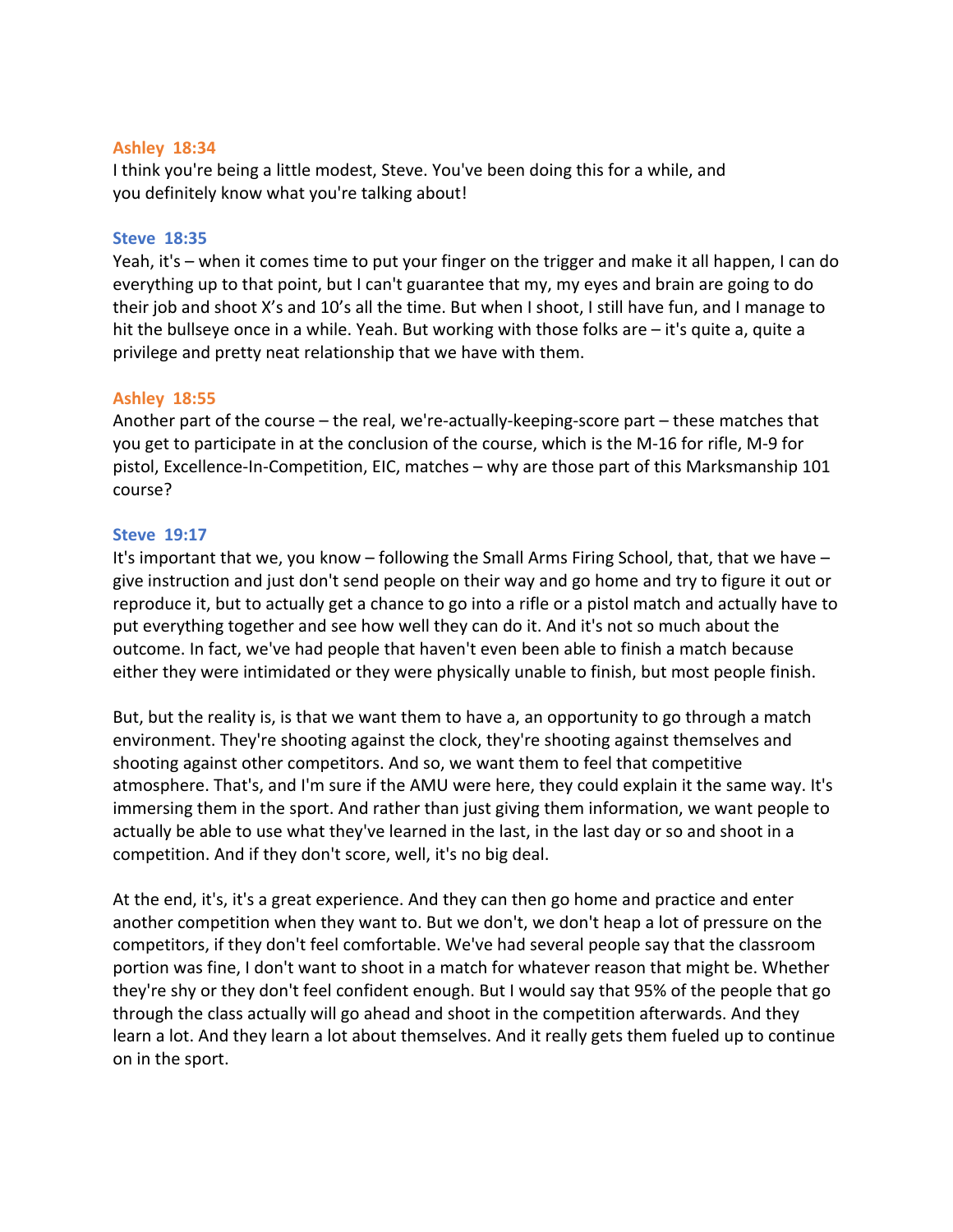# **Ashley 20:58**

That's great. You know, firearms, obviously – big deal, potentially dangerous sort of sport. And I'm sure there are first timers out there who are, you know, apprehensive about getting behind the trigger. They want to do, but they're still a little nervous to do it. Having that option, like you were talking about, being able to choose, you know, do I want to do this – do I not want to do this – but having, also having the, those instructors and you and others on the line who are, are patient and are willing to walk through these things – I think that's one of the most important parts about these courses is, is the environment that you are able to do it in. It's comfortable, it's safe, but it makes you feel like you are in control. And you can do what you're comfortable with or not comfortable with. And it's all in fun and in learning.

# **Steve 21:46**

Yep, that's, that's it in a nutshell. Well, like you say – we want people to be comfortable. And we want them to learn and feel good. And you just don't know why people take the course sometimes. We see people show up, and they, maybe they're elderly, or maybe they are children and, and others seem, maybe be a little frail or timid. Many of them surprise us though, and they're quite capable of doing it. But they do have the option to, to learn and just take it in in doses, however they want to use it.

We encourage everybody who wants to shoot in a match to go ahead and do it because it's a great experience. I think a lot of this goes back to safety and maybe apprehension about firearms in general. And really, it's, it's – I look at it as a sport and a science. And it's a matter of, you know, projecting something downrange that's going to go through a target. And in this case, we're talking about firearms that make noise and under a lot of power, send a bullet down there and it goes through a piece of paper. And so we train with safety in mind at all times. And we don't, we don't let anybody do anything that is going to get them in harm's way.

And so, we've got a pretty clean record of safety. That's number one. But I think after they've gotten behind the gun a little bit, and they understand that we're not going to rush them through it. And they follow our safety procedures and do one thing at a time, and no one is pressed to do anything under the gun, but in a controlled environment where everybody can feel safe. And it's neat to see people kinda go from apprehension to, "Hey, I can do this!" And they get confidence, and they start to roll with it. So that's, that's all part of the fun of the class.

### **Ashley 23:27**

Right. And you touched on this – the most important reasoning behind the CMP. Creating this Marksmanship 101 program is educating the public on marksmanship safety, you know, that's one of the originating ideas behind the CMP's existence.

**Steve 23:43**  Yep, yep.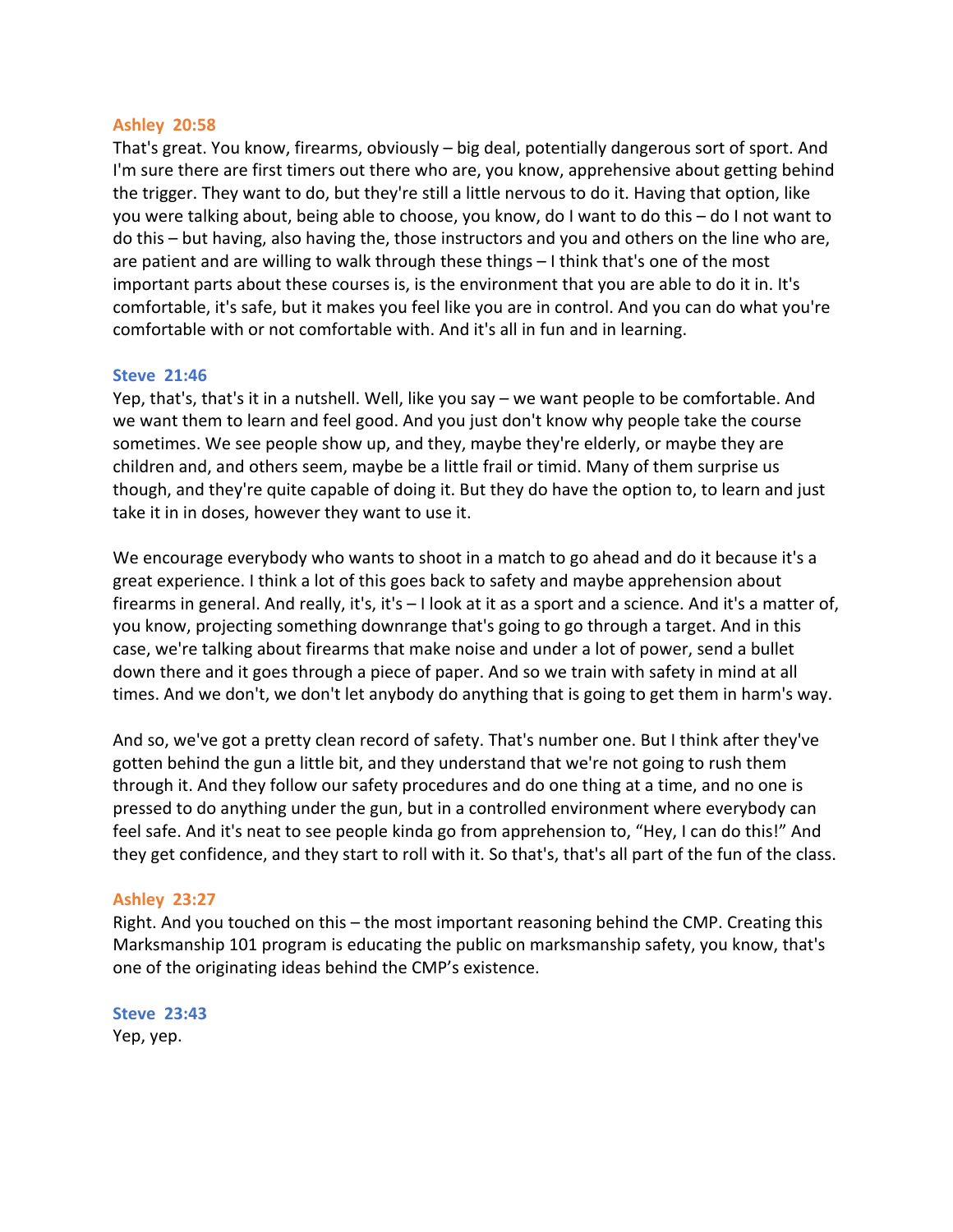### **Ashley 23:44**

So, the elements of this course – what are the specifics of safety that are that are covered in this course?

### **Steve 23:53**

Well, A. is the very first time you see a firearm, we're going to treat everything like it's loaded. And we want to make sure that, that A. it isn't loaded, but we want to treat every firearm as if it were loaded. And so as soon as you put your hands on a firearm, we want to make sure that the action is open or the bolt is open, so that we can tell there's no ammunition in the gun. And we have a safety flag that we put in there that won't allow the bolt to close if there is a round of ammunition in the gun. And so, we start off with a safe gun to begin with. So when they come out of the case, they have a safety flag in them that indicates that that's a safe rifle or a pistol. That's where we start.

And we very methodically go through the process of how to keep it safe, where to point it, where not to point it  $-$  to treat that thing as if it is loaded at all times. Even if you know it's not, we always treat it that way. And we basically walk through that at the very beginning of the course. And we reinforce it on the firing line, and we remind them constantly during practice or anytime we do live fire that we need to keep muzzles pointed downrange and to always keep it out over the firing line. We don't want anybody walking around with a rifle or a pistol that doesn't have a safety flag in it. And we have line safety officers making sure that those things are happening.

So, we have a virtually one-to-one relationship, almost, with every shooter. We know that there are some seasoned shooters that come out and take this class, so we can let them kind of roll a little bit on their own. We still keep an eye on them, but the veteran shooters pretty much know the rules. But safety is the number one deal here. In the end, everybody stays safe and sends rounds downrange safely. And we have a good time.

# **Ashley 25:37**

And expanding upon that, talking more about safety – you know, there's COVID – I don't know if you've heard of this COVID thing. But has that changed the way that the course is conducted? Or, what sort of things do you do in the course to adhere to those COVID regulations?

### **Steve 25:52**

It's, it's interesting, because last March, in March of 2020, was the last time that we really had a big event that was out in Arizona, the Ben Avery Shooting Facility. And we had gotten done with our Small Arms Firing School, our Rifle 101 out there. And we had shot several other matches, wood gun matches, and we finished with a vintage sniper match. And so, as soon as that match was over, we were about halfway through our program, because we were about to go into high-end shooting with highpower rifles and whatnot for the second half of the week of competitions. And that's when we got the word that COVID was going to make us shut this thing down. So, we packed up our gear and came home. And we only finished with half of what we went to accomplish out there.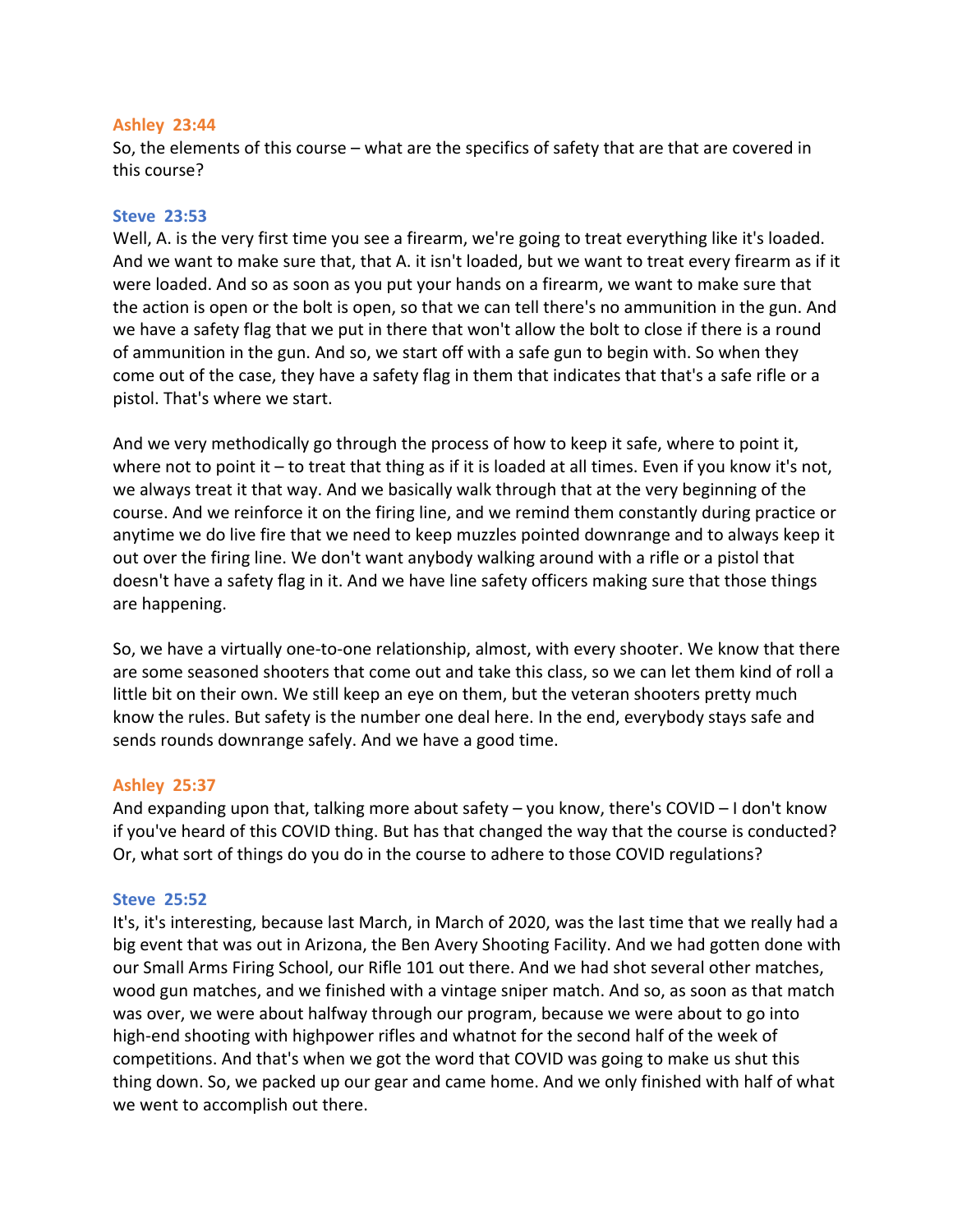But, starting that day, when we when we had to quit, until – gosh, the only things that we've been able to do in 2020 were a couple of things at the Talladega Marksmanship Park that we controlled, and also air gun shooting in our ranges. But when we came back to do those events, we practiced social distancing. And the easiest thing to do with that is to space people out on the firing line so that we're at every other firing point, and everyone's wearing a mask, except for the shooter when they're in the process of actually going through a match and firing the rifle. And as soon as they come off the line, they're back, back in a mask again. So, COVID has changed things a little bit.

And it's good to see that we're making some progress with vaccines and maybe easing restrictions perhaps later this year. And, but we're very cognizant of the issue out there. And so, we're making sure that all of our range officers and personnel are wearing masks. And those people that can take their mask off is someone who is shooting. And as soon as they're done, they're back in a mask. So that, that's the way we handle it. That's what we'll continue doing going forward until the world feels safe about being in close quarters with people.

# **Ashley 27:42**

And we're starting to see some glimpses of the pandemic winding down, hopefully.

**Steve 27:47** Start, starting to ease up a little bit.

**Ashley 27:49** Yep.

### **Steve 27:49**

So we, we missed the whole National Matches last year, and many of our Travel Games had to be suspended. And so, we're looking forward to getting back on the horse again this year and doing some of those things. So we're planning on the National Matches this year. And already, you know, letting people know that we're probably going to be practicing social distancing on the firing line. So they're going to get choices of how much they want to shoot and whether or not we have to add relays or add days to a program in order to get everybody on the firing line who needs to get out there. So we're working through those issues right now.

### **Ashley 28:22**

Yep. It's all learning process. You know, no one – no one knows how this goes.

**Steve 28:28** That's right.

**Ashley 28:28** Just doing what we can.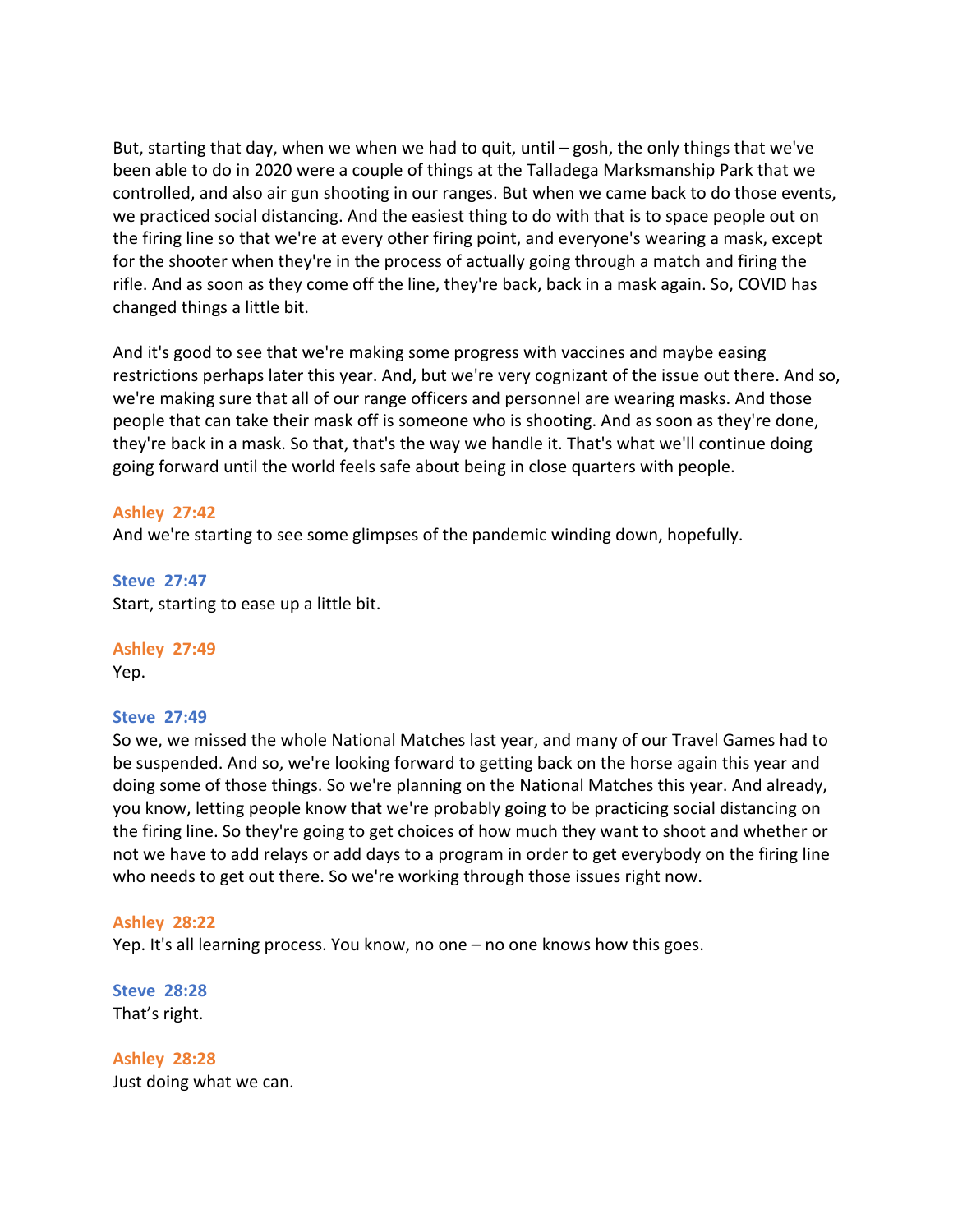**Steve 28:29**  Yep, you got it.

#### **Ashley 28:30**

So luckily for these marksman, Marksmanship 101 courses – we're able to get back to some sort of a schedule. What are some upcoming class dates you have planned for 2021?

### **Steve 28:41**

We're, we're heading back to Talladega for the Talladega Spring Classic. And that is, that is actually a new, that's a new match. And it's kind of a poor substitute for the Western Games. Because right now, we should be heading to Phoenix to put on the Western Games. So we're going to do the, the Talladega Spring Classic – about a week of shooting out there. And as part of that, we'll be doing both a Rifle 101 and a Pistol 101. And that'll be our first Pistol 101 that we're going to do. This will be the first the Pistol 101 will be – will mimic, basically, the Small Arms Firing School for pistol. But Jim Henderson, who was a member of the Army Marksmanship Unit pistol team, and, gosh, a world class pistol shooter – he's basically won every trophy there is to win in the military bullseye pistol world. And so, we're really ecstatic to have him on our staff part-time. And he's going to lead that class, and I will assist him with it. He's, he's a champion, and it's an outstanding opportunity for anyone that wants to get into pistol to, to be taught by this guy because he's, he's the real deal.

### **Ashley 29:42**

That's another one of those – again, you have this opportunity to work alongside or, you know, shoot alongside some of the best that's ever been.

# **Steve 29:51**

Yep, absolutely.

#### **Ashley 29:53**

Just a really cool part of this course. Yeah.

### **Steve 29:55**

It may lead into other things. I don't, I don't know. But we need to do more things in pistol world. So, we're having discussions, and I'm excited about that.

### **Ashley 30:04**

Absolutely. Room to grow.

#### **Steve 30:05**

So we're planning to do these at upcoming events. Hopefully Eastern Games in April we'll be able to do, and, and then we'll come back and hopefully be doing the National Matches in, in July and August. And maybe a little bit of something at the tail end of June before we get into the National Matches. But Rifle 101 and Pistol 101 are on the books, and everything is a go at this point in time.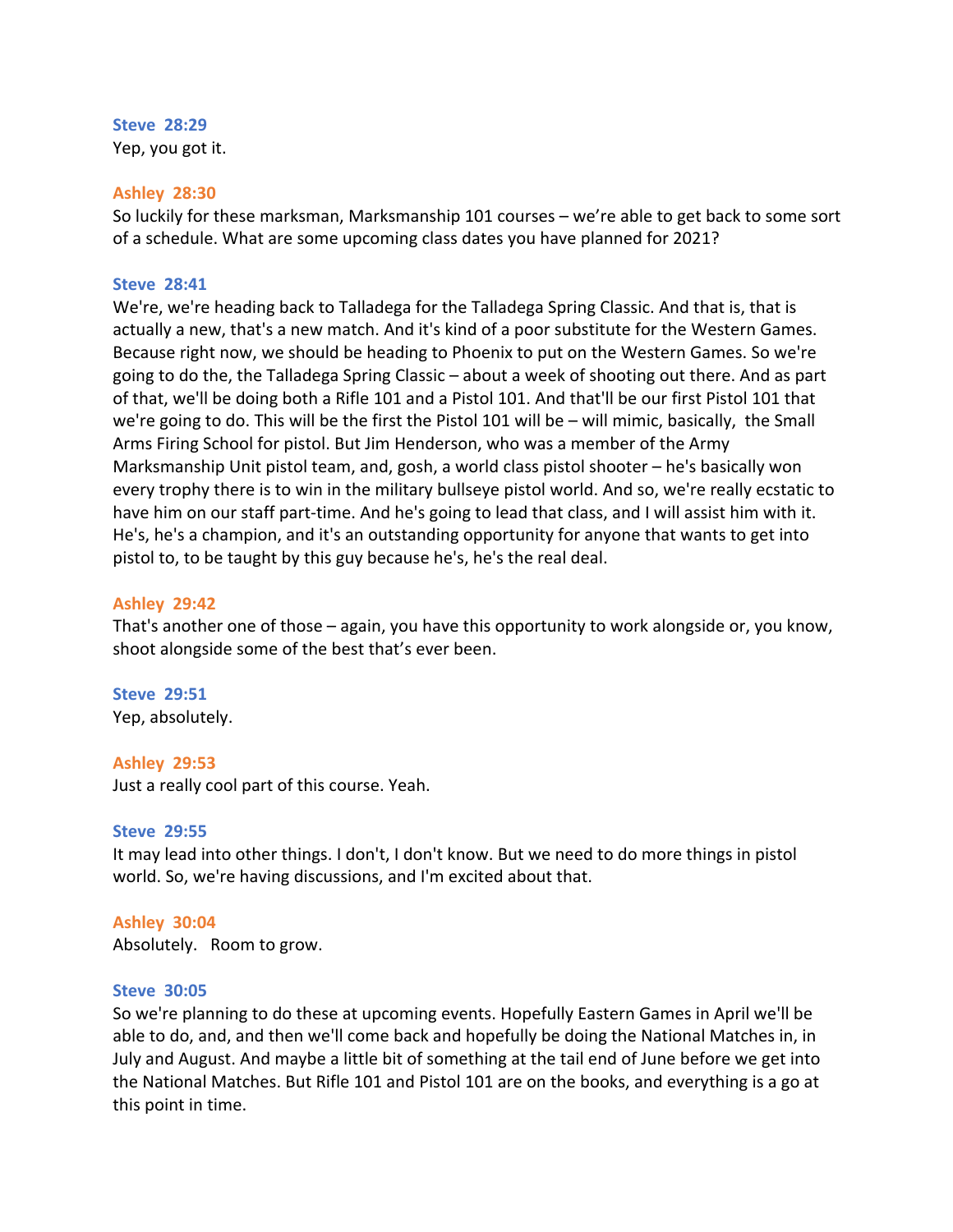### **Ashley 30:27**

That's great. Take what we can get.

### **Steve 30:29**

And so, as the year will progress, we'll, we'll roll with the National Matches, and then after that we'll have events in there, scheduled right now for Oklahoma and in Vermont in the fall, and hopefully be going back to our regularly-scheduled Talladega 600 in November. Each of those will have marksmanship courses tied to them, so looking forward to that.

### **Ashley 30:52**

Right. And will you be at all those events?

### **Steve 30:55**

That's my plan, yep. At this point in time, I expect to be there.

### **Ashley 30:59**

So is there anything else you'd like to tell us about the Marksmanship 101 courses?

### **Steve 31:04**

Gosh, we just encourage people to come out and give it a try. If you have an inkling you, you feel like you've always wanted to do something like that but maybe were too shy or too intimidated, or just thought, "No  $-1$  don't know if this is a safe thing."  $-$  we can, we can rest your mind at ease that you're going to have a good time. You're going to be in a safe environment, and it's going to be a great experience for you. And so, we're really looking forward to seeing folks again on the firing line and help people learn. Help people learn that the basics of firearms, marksmanship – and just sending those rounds downrange and hitting the center of the target as much as we can. And learn from those experiences and have a good time with it, and have stories to tell to your friends and family and kids. Keep the, keep the sport rolling.

### **Ashley 31:53**

These, these courses are excellent opportunities for individuals to ease their way into marksmanship or to maybe learn more about a sport that they thought they knew. So, I think I speak for everyone when I say thank you, Steve, for all the work you've put into refining them and carrying their important lessons across the country for so many people to be able to experience and enjoy.

#### **Steve 32:14**

Well it's, it's a privilege for me because I'm having a ball. I really enjoy it. I love to see people go through this process, and they walk away with a smile on their face or, "Wow, I never knew I could do that before!" It's just, it's just a really neat thing to see. It's, it's a side of education that a lot of people don't see – where you can have immediate impact. Someone can go out there and try something and, my gosh, they had a ball. Maybe they only hit the center of the target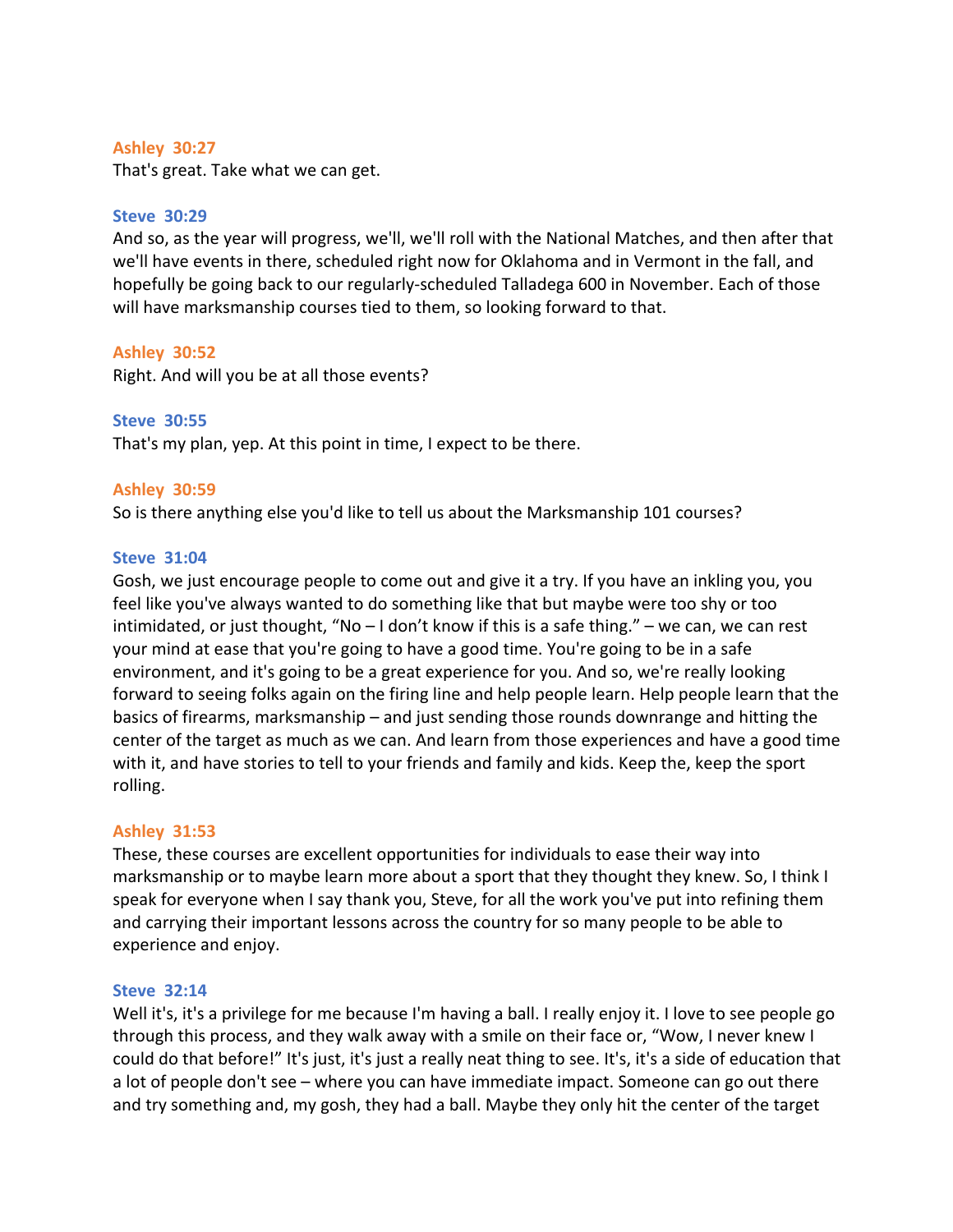once or twice, but they, they got the basics down, and they had fun doing it and know they can do better the next time. So that's, that's a big deal to me, is just to see people happy walk away with a great experience.

### **Ashley 32:52**

And if anyone has any questions about the course, who should they contact?

### **Steve 32:57**

Greatest thing to do is to go online and go to thecmp.org and nose around on there a little bit. And then if they want to talk, they want to talk to us – they can call us, email us. All of our information's out there, and we'll be happy to talk to them. So, I take calls all the time from folks, and, be happy to chat and, or, email, anytime. So, our information is out on our website, and again that's www.thecmp.org, and a great place to find information out there.

# **Ashley 33:29**

Not just for this but for the many, many, many things we have going on.

# **Steve 33:33**

That's for sure.

# **Ashley 33:34**

Alright, well, thank you so much, Steve, for all that you do. And thank you for giving us a deeper look into these Marksmanship 101 courses.

### **Steve 33:42**

My pleasure, Ashley. And it's great talking to you.

### **Ashley 33:35**

You too. Be safe traveling around this year.

**Steve 33:46**  Good deal.

### **Ashley 33:52**

Hopefully this podcast answered all of your questions you may have had about what you can expect from a CMP Marksmanship 101 course, and hopefully it was enough to get you motivated about taking the course for yourself. It really is a fun and unique opportunity. I've sat through many of these myself and can personally attest to the outstanding level of education you'll receive and the great time you'll have doing it. Lots of smiles I see out there.

But, as Steve said – if you'd like to know more, visit our website at www.thecmp.org and scroll over our "Education" tab. There, you can find not only the info on our Marksmanship 101 courses, but all of the educational opportunities the CMP offers. So thank you again to Steve – always a pleasure.